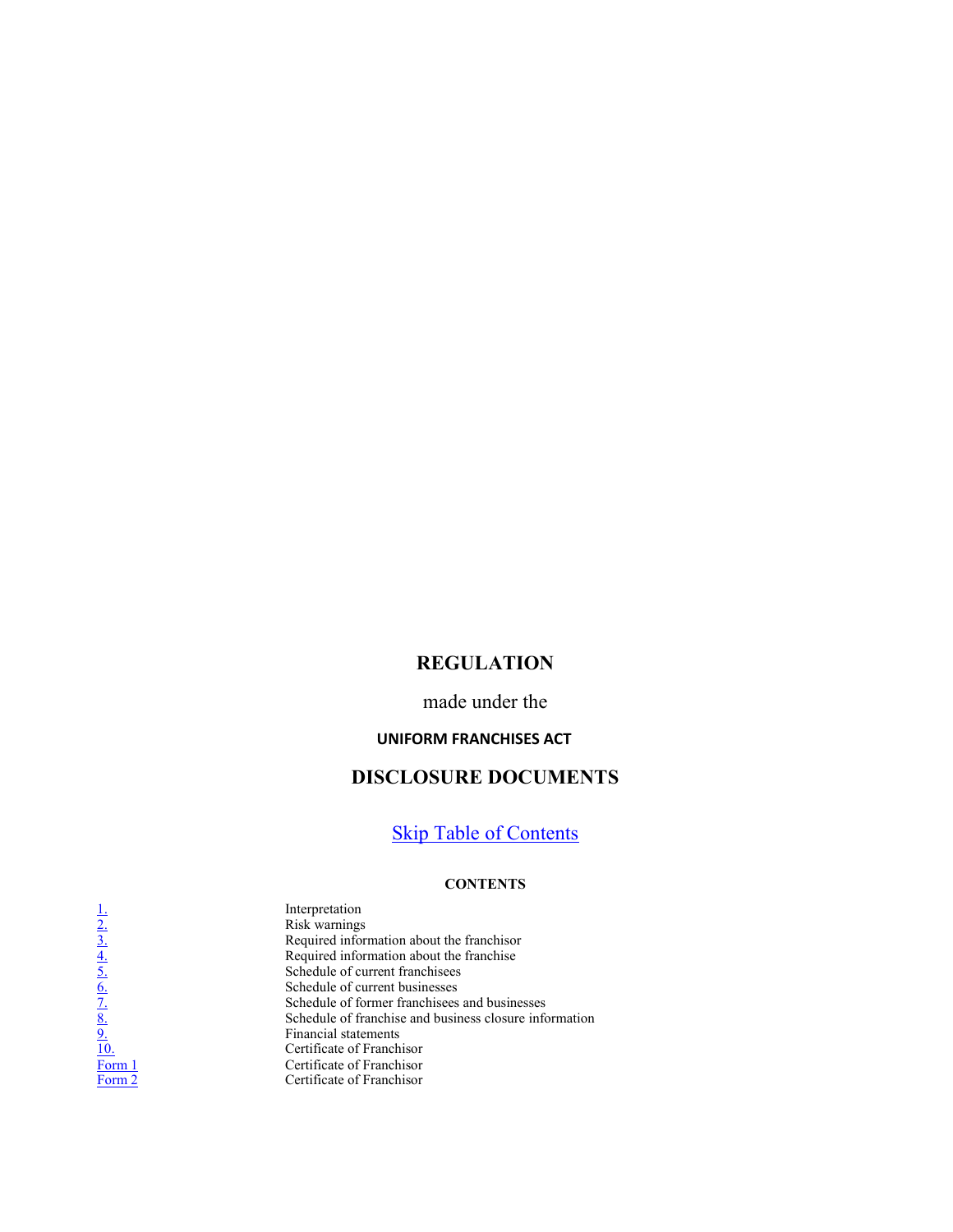### Interpretation

1. (1) In this Regulation,

"affiliate" has the same meaning as in the Canada Business Corporations Act.

 (2) In this Regulation, a franchise or business is the same type as an existing franchise or as the franchise being offered if it is operated or to be operated under the same trade-mark, trade name, logo or advertising or other commercial symbol as that franchise.

### Risk warnings

 2. Every disclosure document shall contain, presented together at the beginning of the document, the statements that,

- (a) a prospective franchisee should seek information on the franchisor and on the franchisor's business background, banking affairs, credit history and trade references;
- (b) a prospective franchisee should seek expert independent legal and financial advice in relation to franchising and the franchise agreement prior to entering into the franchise agreement;
- (c) a prospective franchisee should contact current and previous franchisees prior to entering into the franchise agreement; and
- (d) lists of current and previous franchisees and their contact information can be found in this disclosure document.

### Required information about the franchisor

- 3. Every disclosure document shall contain,
	- (a) the business background of the franchisor, including,
		- (i) the name of the franchisor,
		- (ii) the name under which the franchisor is doing or intends to do business,
		- (iii) the name of any associate of the franchisor that will engage in business transactions with the franchisee,
		- (iv) the franchisor's principal business address and, if the franchisor's principal business address is outside *[insert jurisdiction]*, the name and address of a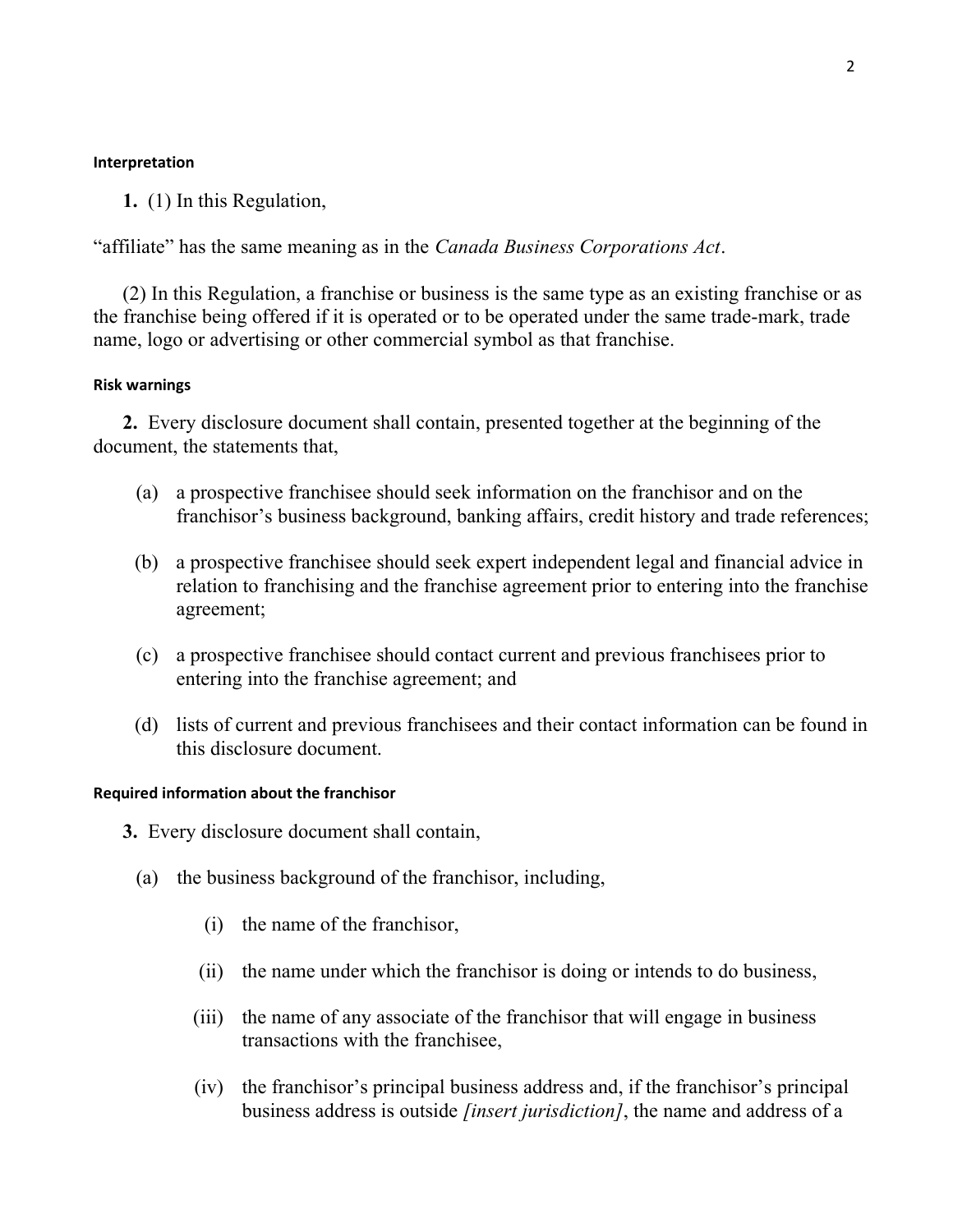person authorized to accept service in *[insert jurisdiction]* on the franchisor's behalf,

- (v) the business form of the franchisor, whether corporate, partnership or otherwise,
- (vi) if the franchisor is a subsidiary, the name and principal business address of the parent,
- (vii) the business experience of the franchisor, including the length of time the franchisor has operated a business of the same type as the franchise being offered, has granted franchises of that type or has granted any other type of franchise,
- (viii) if the franchisor has offered a different type of franchise from that being offered, a description of every such type of franchise, including, for each type of franchise,
	- (A) the length of time the franchisor has offered the franchise to prospective franchisees, and
	- (B) the number of franchises granted in the five years immediately before the date of the disclosure document;
- (b) the business background of the directors, the general partners and the officers of the franchisor, including,
	- (i) the name and current position of each person,
	- (ii) a brief description of the prior relevant business experience of each person,
	- (iii) the length of time each person has been engaged in business of the same type as the business of the franchise being offered, and
	- (iv) the principal occupation and the employers of each person during the five years immediately before the date of the disclosure document;
- (c) a statement indicating whether, during the 10 years immediately before the date of the disclosure document, the franchisor, the franchisor's associate or a director, general partner or officer of the franchisor has been convicted of fraud, unfair or deceptive business practices or a violation of a law that regulates franchises or business, or if there is a charge pending against the person involving such a matter, and the details of any such conviction or charge;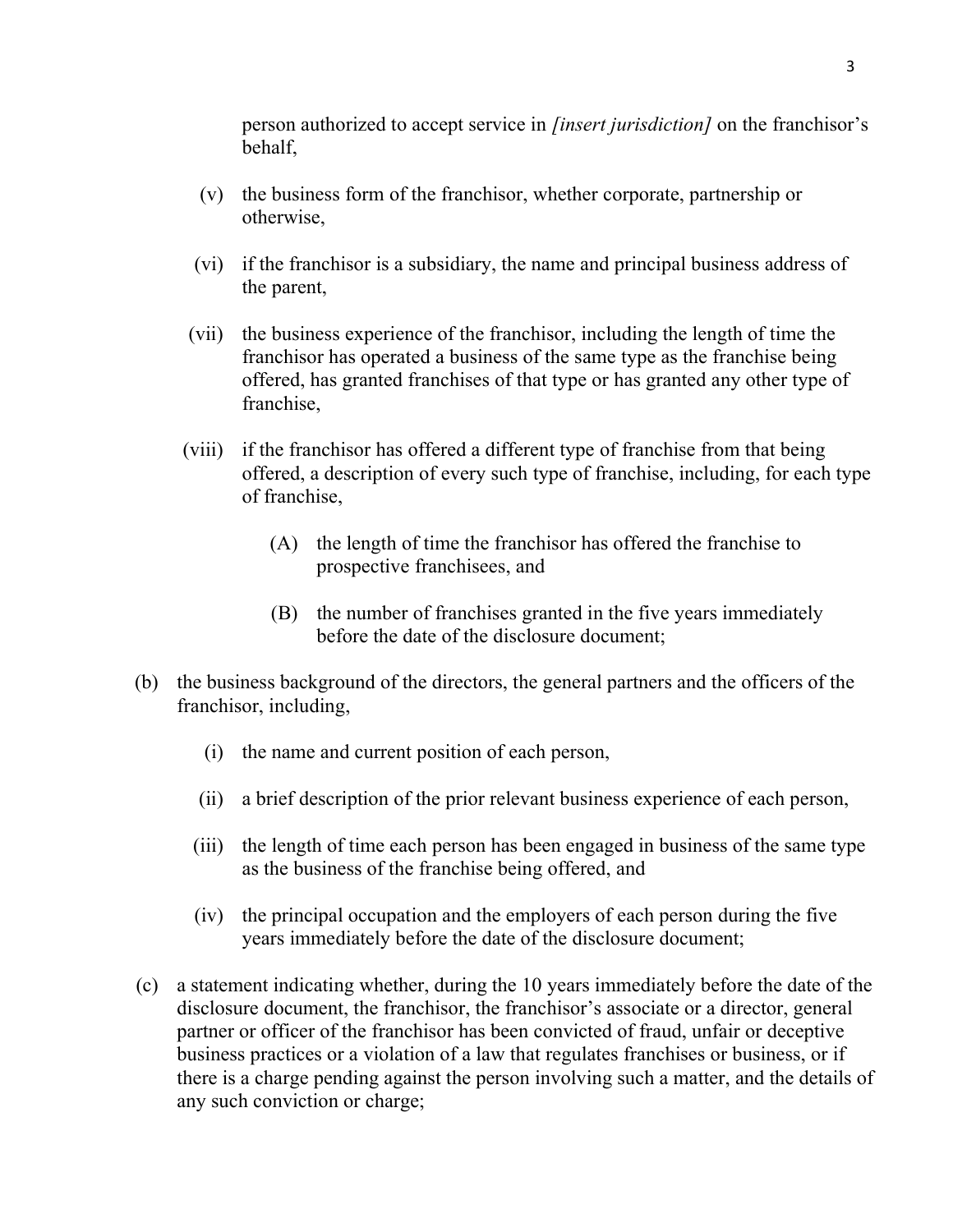- (d) a statement indicating whether the franchisor, the franchisor's associate or a director, general partner or officer of the franchisor has been subject to an administrative order or penalty under a law that regulates franchises or business or if the person is the subject of any pending administrative actions to be heard under such a law, and the details of any such order, penalty or pending action;
- (e) a statement indicating whether the franchisor, the franchisor's associate or a director, general partner or officer of the franchisor has been found liable in a civil action of misrepresentation, unfair or deceptive business practices or violating a law that regulates franchises or business, including a failure to provide proper disclosure to a franchisee, or if a civil action involving such allegations is pending against the person, and the details of any such action or pending action; and
- (f) details of any bankruptcy or insolvency proceedings, voluntary or otherwise, any part of which took place during the six years immediately before the date of the disclosure document, in which the debtor is,
	- (i) the franchisor or the franchisor's associate,
	- (ii) a corporation whose directors or officers include a current director, officer or general partner of the franchisor, or included such a person at a time when the bankruptcy or insolvency proceeding was taking place,
	- (iii) a partnership whose general partners include a current director, officer or general partner of the franchisor, or included such a person at a time when the bankruptcy or insolvency proceeding was taking place, or
	- (iv) a director, officer or general partner of the franchisor in his or her personal capacity.

## Required information about the franchise

 4. (1) Every disclosure document shall contain, presented together in one part of the document,

# Costs of establishing the franchise

- (a) a list of all of the franchisee's costs associated with the establishment of the franchise, including,
	- (i) the amount of any deposits or initial franchise fees, or the formula for determining the amount, whether the deposits or fees are refundable and, if so, under what conditions,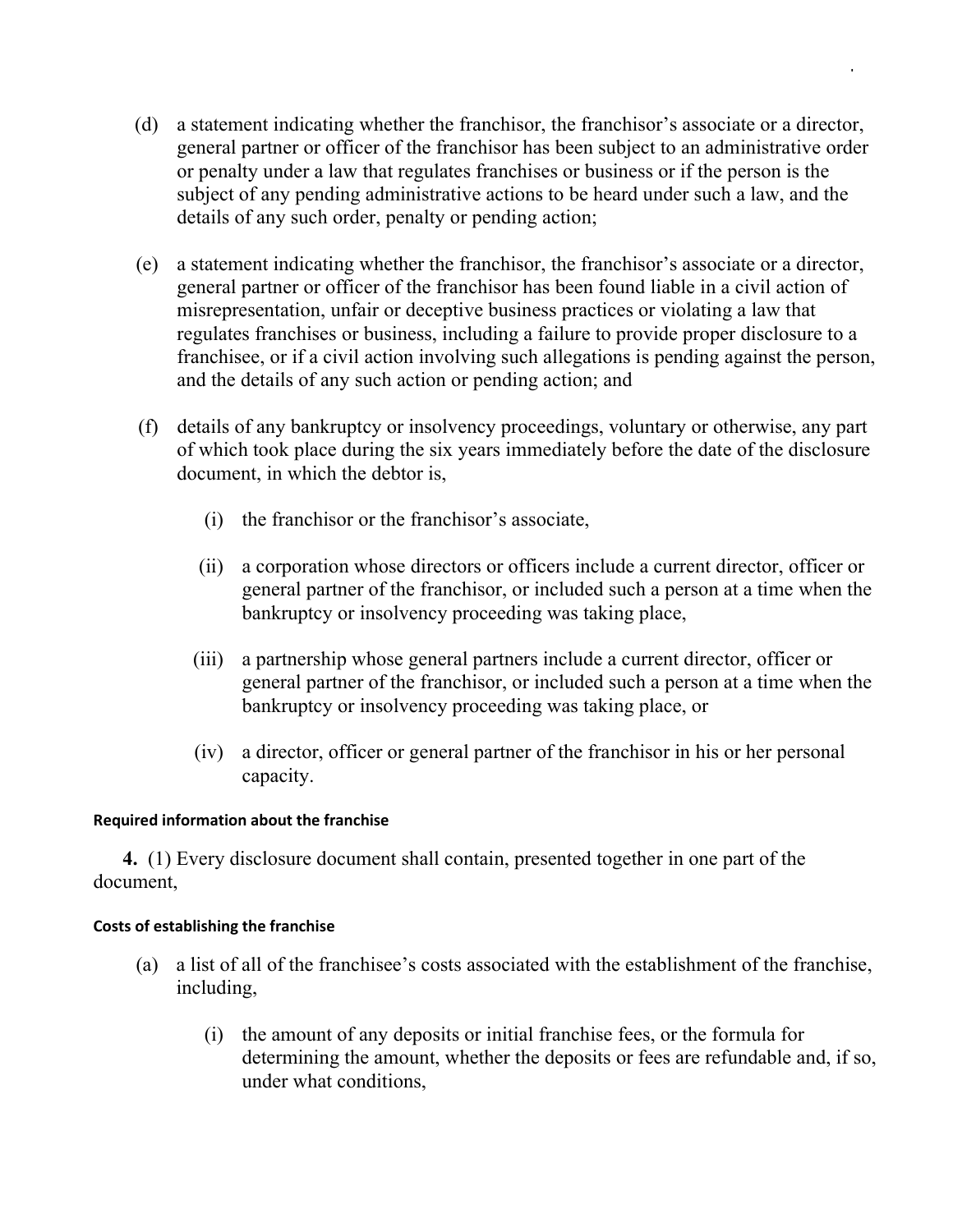- (ii) an estimate of the costs for inventory, supplies, leasehold improvements, fixtures, furnishings, equipment, signs, vehicles, leases, rentals, prepaid expenses and all other tangible or intangible property and an explanation of any assumptions underlying the estimate, and
- (iii) any other costs associated with the establishment of the franchise not listed in subclause (i) or (ii), including any payment to the franchisor or franchisor's associate, whether direct or indirect, required by the franchise agreement, the nature and amount of the payment and when the payment is due;

## Other fees

 (b) the nature and amount of any recurring or isolated fees or payments, other than those listed in clause (a), that the franchisee must pay to the franchisor or franchisor's associate, whether directly or indirectly, or that the franchisor or franchisor's associate imposes or collects in whole or in part on behalf of a third party, whether directly or indirectly;

## Guarantees, security interests

 (c) a description of the franchisor's policies and practices, if any, regarding guarantees and security interests required of franchisees;

## Estimate of operating costs

- (d) if an estimate of annual operating costs for the franchise, or of operating costs for the franchise for another regular period, is provided directly or indirectly, a statement specifying,
	- (i) the assumptions and bases underlying the estimate,
	- (ii) that the assumptions and bases underlying the estimate are reasonable, and
	- (iii) where information that substantiates the estimate is available for inspection;
- (e) if an estimate of annual operating costs for the franchise, or of operating costs for the franchise for another regular period, is not provided, a statement to that effect;

## Earnings projection

- (f) if an earnings projection for the franchise is provided directly or indirectly, a statement specifying,
	- (i) the assumptions and bases underlying the projection, its preparation and presentation,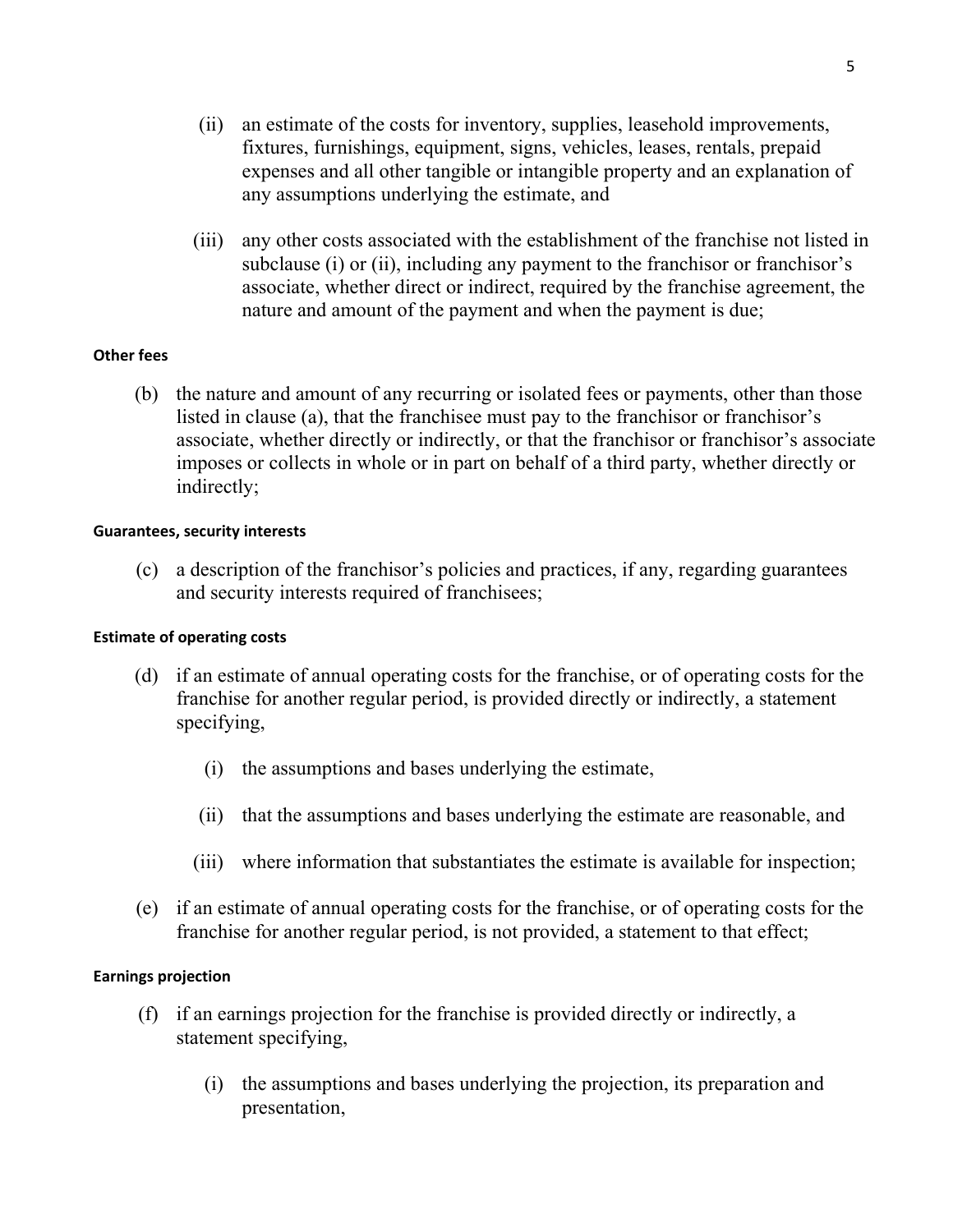- (ii) that the assumptions and bases underlying the projection, its preparation and presentation are reasonable,
- (iii) the period covered by the projection,
- (iv) whether the projection is based on actual results of existing franchises or of existing businesses of the franchisor, franchisor's associates or affiliates of the franchisor of the same type as the franchise being offered and, if so, the locations, areas, territories or markets of such franchises and businesses,
- (v) if the projection is based on a business operated by the franchisor, franchisor's associate or affiliate of the franchisor, that the information may differ in respect of a franchise operated by a franchisee, and
- (vi) where information that substantiates the projection is available for inspection;

### Financing

(g) the terms and conditions of any financing arrangements that the franchisor or franchisor's associate offers or assists any person to offer, directly or indirectly, to the franchisee;

### **Training**

- (h) a description of any training or other assistance offered to the franchisee by the franchisor or franchisor's associate, including where the training or other assistance will take place, whether the training or other assistance is mandatory or optional and, if it is mandatory, a statement specifying who bears the costs of the training or other assistance;
- (i) if no training or other assistance is offered to the franchisee by the franchisor or franchisor's associate, a statement to that effect;

#### Manuals

- (j) if any manuals are provided to the franchisee by the franchisor or franchisor's associate, a summary of the material topics covered in the manuals or a statement specifying where in *[insert jurisdiction]* the manuals are available for inspection;
- (k) if no manuals are provided to the franchisee, a statement to that effect;

#### Advertising

(l) if the franchisee is required to contribute to an advertising, marketing, promotion or similar fund, a description of the fund, including the franchisor's policies and practices in respect of,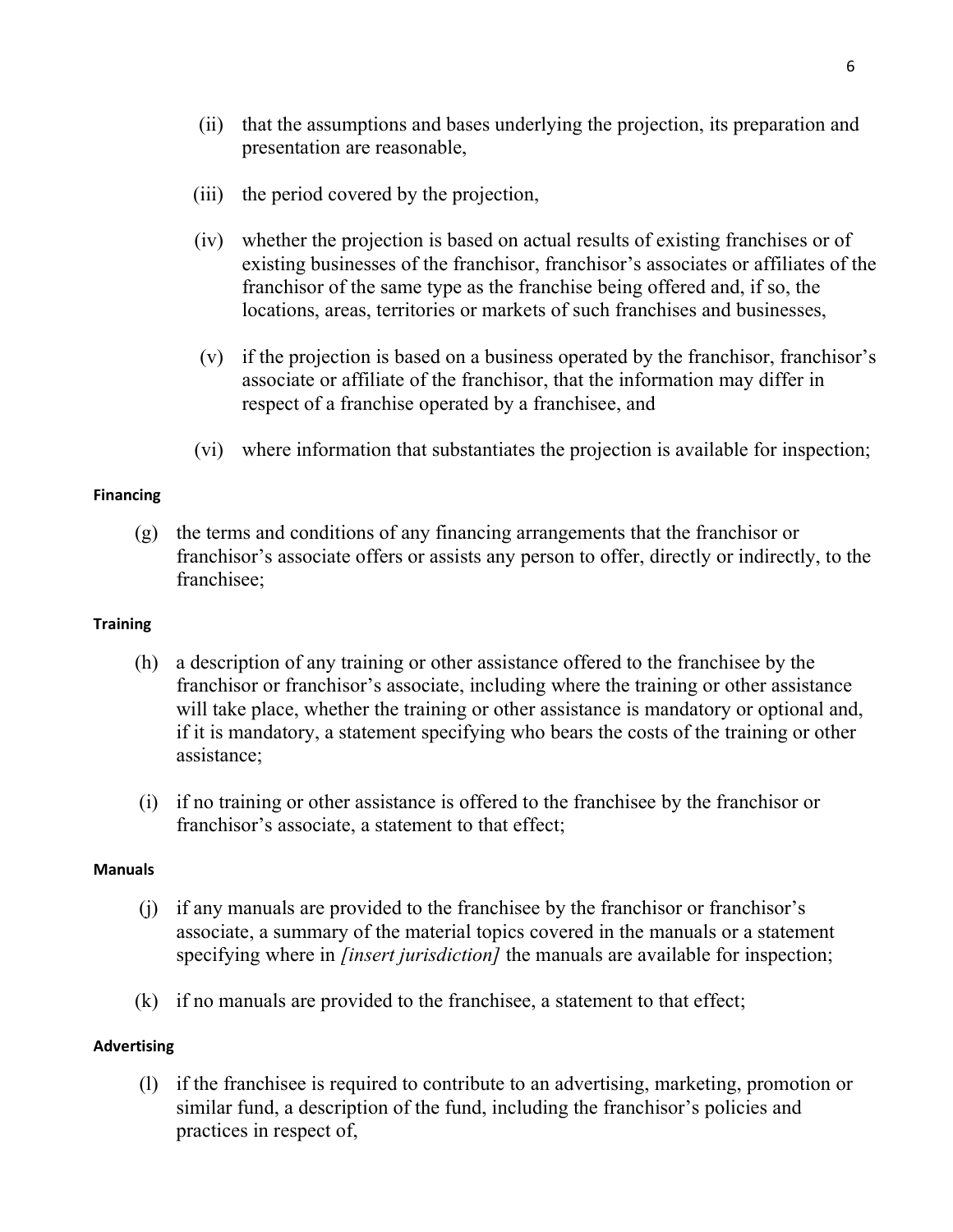- (i) the franchisor's obligation to conduct advertising, marketing, promotion or similar activity,
- (ii) the franchisor's expenditure of money from the fund on advertising, marketing, promotion or similar activity in franchisees' locations, areas, territories or markets,
- (iii) participation by franchisees in a local or regional co-operative for advertising, marketing, promotion or similar activity,
- (iv) the amount and frequency of franchisees' contributions to the fund,
- (v) contributions by the franchisor, franchisor's associate or affiliate of the franchisor to the fund, including the amount and frequency of their contributions, if any,
- (vi) the portion of the fund, if any, that is or may be spent primarily for the recruitment of prospective franchisees,
- (vii) the administration of the fund, including the portion of the fund, if any, that is or may be spent for its administration and the persons who administer the fund,
- (viii) the availability to franchisees of financial statements or reports of contributions to or expenditures from the fund, the basis upon which such statements or reports are prepared and how the costs of the preparation of such statements or reports are accounted for, and
	- (ix) the availability to franchisees of other reports of the activities financed by the fund and how the costs of the preparation of such reports are accounted for;
- (m) if the franchisee is required to contribute to an advertising, marketing, promotion or similar fund,
	- (i) a statement describing,
		- (A) the amount or percentage of the fund that has been spent on advertising, marketing, promotion or similar activity in each of the two completed fiscal years immediately before the date of the disclosure document,
		- (B) the amount or percentage of the fund, other than the amount or percentage described in sub-subclause (A), that has been retained or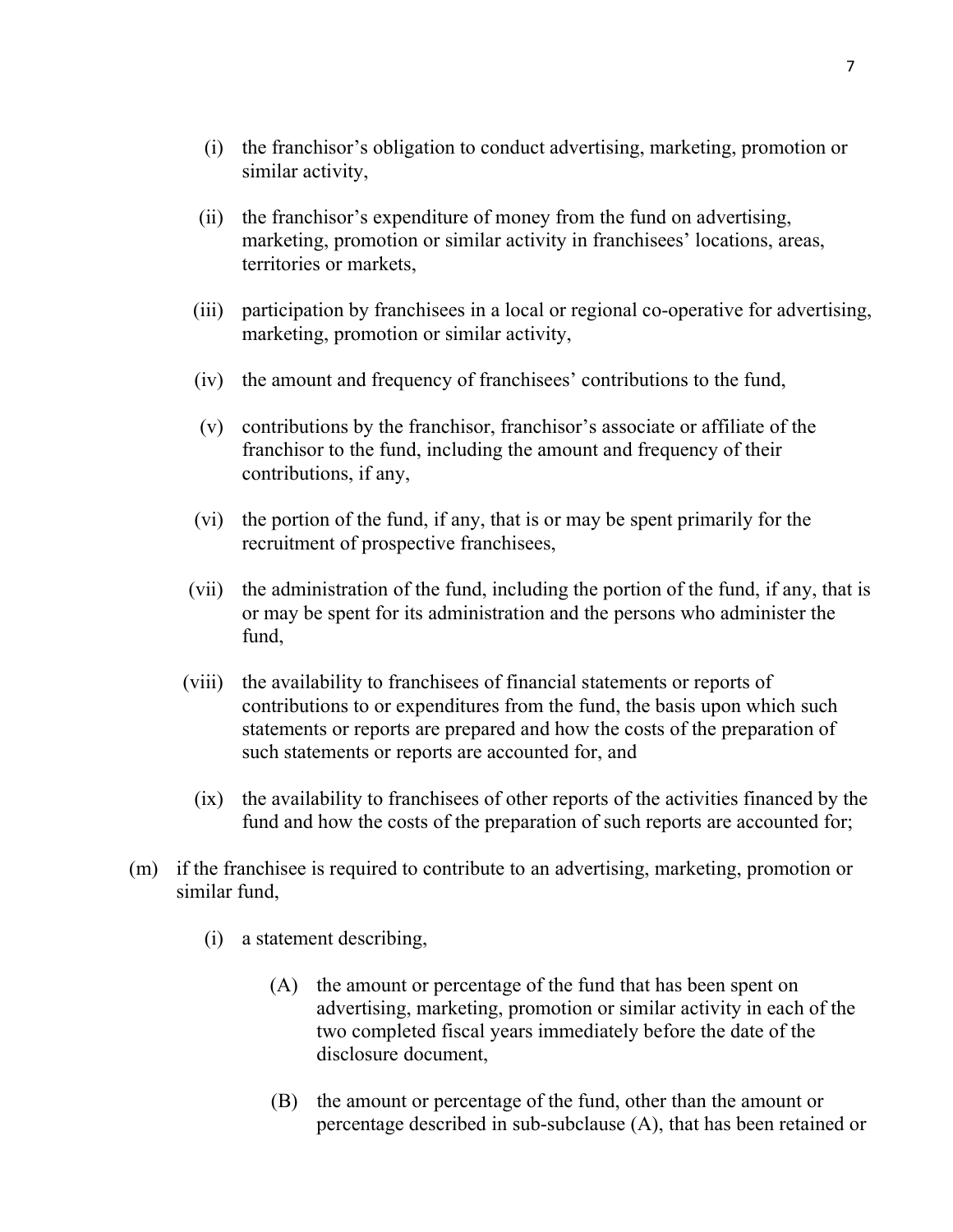charged by the franchisor, franchisor's parent or franchisor's associate in each of the two completed fiscal years immediately before the date of the disclosure document, and

- (C) the amount or percentage of any surplus or deficit of the fund in each of the two completed fiscal years immediately before the date of the disclosure document, and
- (ii) another statement describing,
	- (A) the projected amount or basis of the contribution of the franchisee for the current fiscal year,
	- (B) the projected amount of the contributions of all franchisees for the current fiscal year,
	- (C) a projection of the amount or percentage of the fund to be spent on advertising, marketing, promotion or similar activity for the current fiscal year, and
	- (D) a projection of the amount or percentage of the fund to be retained or charged by the franchisor, franchisor's parent or franchisor's associate in the current fiscal year;
- (n) a statement as to whether the franchisee must expend money on the franchisee's own local advertising, marketing, promotion or similar activity;

### Purchase and sale restrictions

- (o) a description of any restrictions or requirements imposed by the franchise agreement with respect to,
	- (i) obligations to purchase or lease from the franchisor or franchisor's associate or from suppliers approved by the franchisor or franchisor's associate,
	- (ii) the goods and services the franchisee may sell, and
	- (iii) to whom the franchisee may sell goods or services;
- (p) a description of the franchisor's right to change a restriction or requirement described in subclause (o) (i), (ii) or (iii);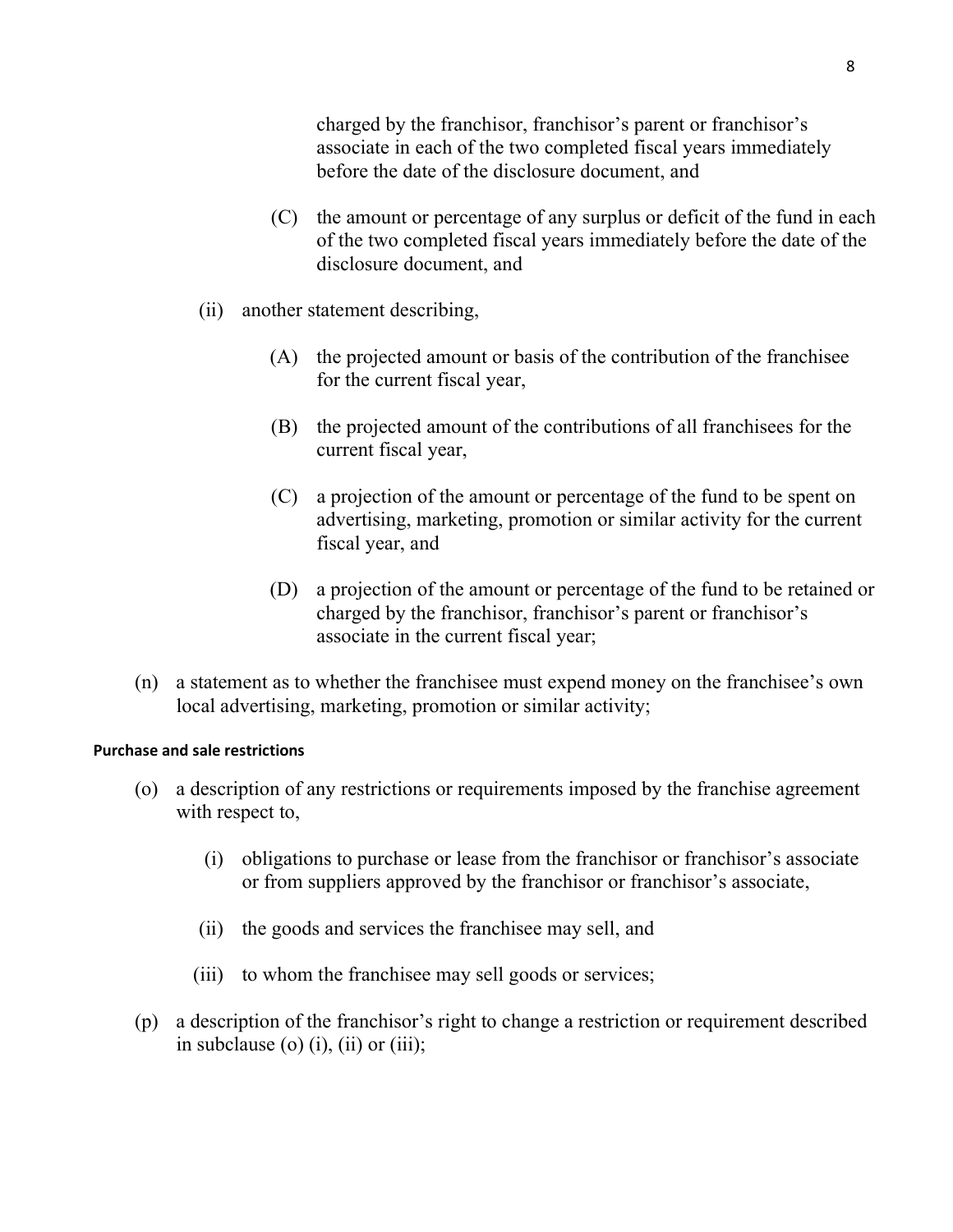#### Rebates, etc.

- (q) a description of the franchisor's policies and practices, if any, regarding rebates, commissions, payments or other benefits, including the receipt, if any, by the franchisor or franchisor's associate of a rebate, commission, payment or other benefit as a result of purchases of goods and services by franchisees;
- (r) a description of the sharing of the rebates, commissions, payments or other benefits described in clause (q) with franchisees, either directly or indirectly;

#### **Territory**

- (s) a description of the franchisor's policies and practices, if any, regarding,
	- (i) the granting of specific locations, areas, territories or markets by the franchisor or franchisor's associate,
	- (ii) the approving of locations, areas, territories or markets by the franchisor or franchisor's associate, including the material factors considered in such approvals,
	- (iii) changes in franchise locations, areas, territories or markets required or approved by the franchisor or franchisor's associate, including the material factors considered in such changes and conditions that may be imposed on an approval of a change,
	- (iv) modifications to franchisees' locations, areas, territories or markets that may be made by the franchisor or franchisor's associate,
	- (v) the terms and conditions of any option, right of first refusal or other right of franchisees to acquire an additional franchise within their location, area, territory or market, and
	- (vi) the granting of exclusive locations, areas, territories or markets to franchisees including,
		- (A) any limitations on franchisees' exclusivity,
		- (B) who determines the locations, areas, territories or markets, the factors that are considered in making the determination and how the locations, areas, territories or markets are described, and
		- (C) whether continuation of location, area, territory or market exclusivity depends on franchisees achieving a certain sales volume, market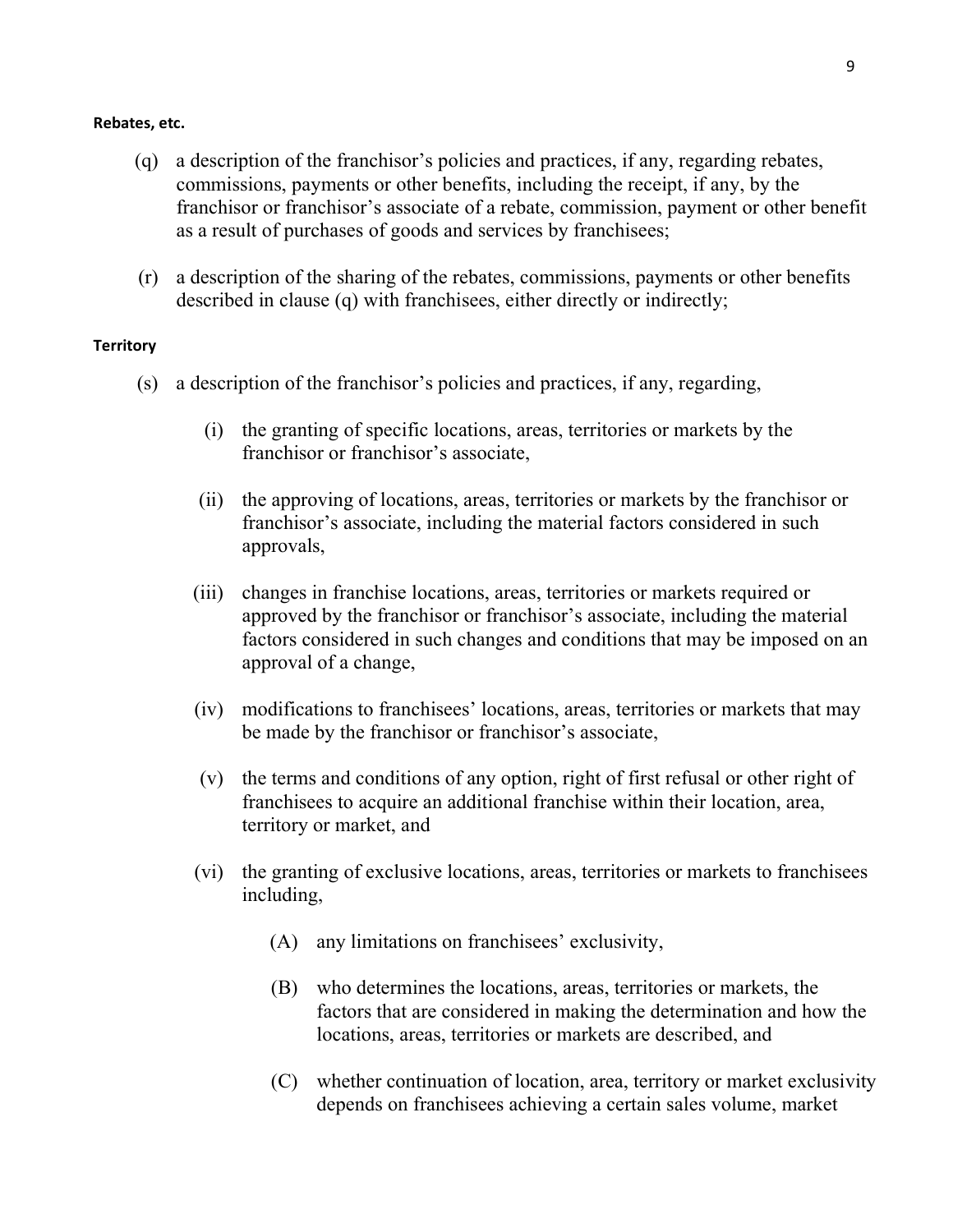penetration or other condition and, if so, the franchisor's rights and remedies if franchisees fail to meet the condition;

## Proximity

- (t) a description of the franchisor's policies and practices, if any, on the proximity between an existing franchise and,
	- (i) another franchise of the franchisor or franchisor's associate of the same type as the existing franchise,
	- (ii) any distributor or licensee using the franchisor's trade-mark, trade name, logo or advertising or other commercial symbol,
	- (iii) a business operated by the franchisor, franchisor's associate or affiliate of the franchisor that distributes similar goods or services to those distributed by the existing franchise under a different trade-mark, trade name, logo or advertising or other commercial symbol, or
	- (iv) a franchise of the franchisor, franchisor's associate or affiliate of the franchisor that distributes similar goods or services to those distributed by the existing franchise under a different trade-mark, trade name, logo or advertising or other commercial symbol;
- (u) a description of the franchisor's policies and practices, if any, regarding,
	- (i) compensation to franchisees by the franchisor, franchisor's associate, affiliate of the franchisor or any distributor or licensee for any right they may have to operate a business of the same type as the franchise being offered or to distribute goods or services similar to those distributed by the franchise being offered in franchisees' locations, areas, territories or markets, and
	- (ii) the resolution by the franchisor of conflicts between the franchisor, franchisor's associate, affiliate of the franchisor or any distributor or licensee and franchisees respecting locations, areas, territories, markets, customers and franchisor support;

## Trade-marks and other proprietary rights

- (v) a description of,
	- (i) the rights that the franchisor or franchisor's associate has to trade-marks, trade names, logos or advertising or other commercial symbols,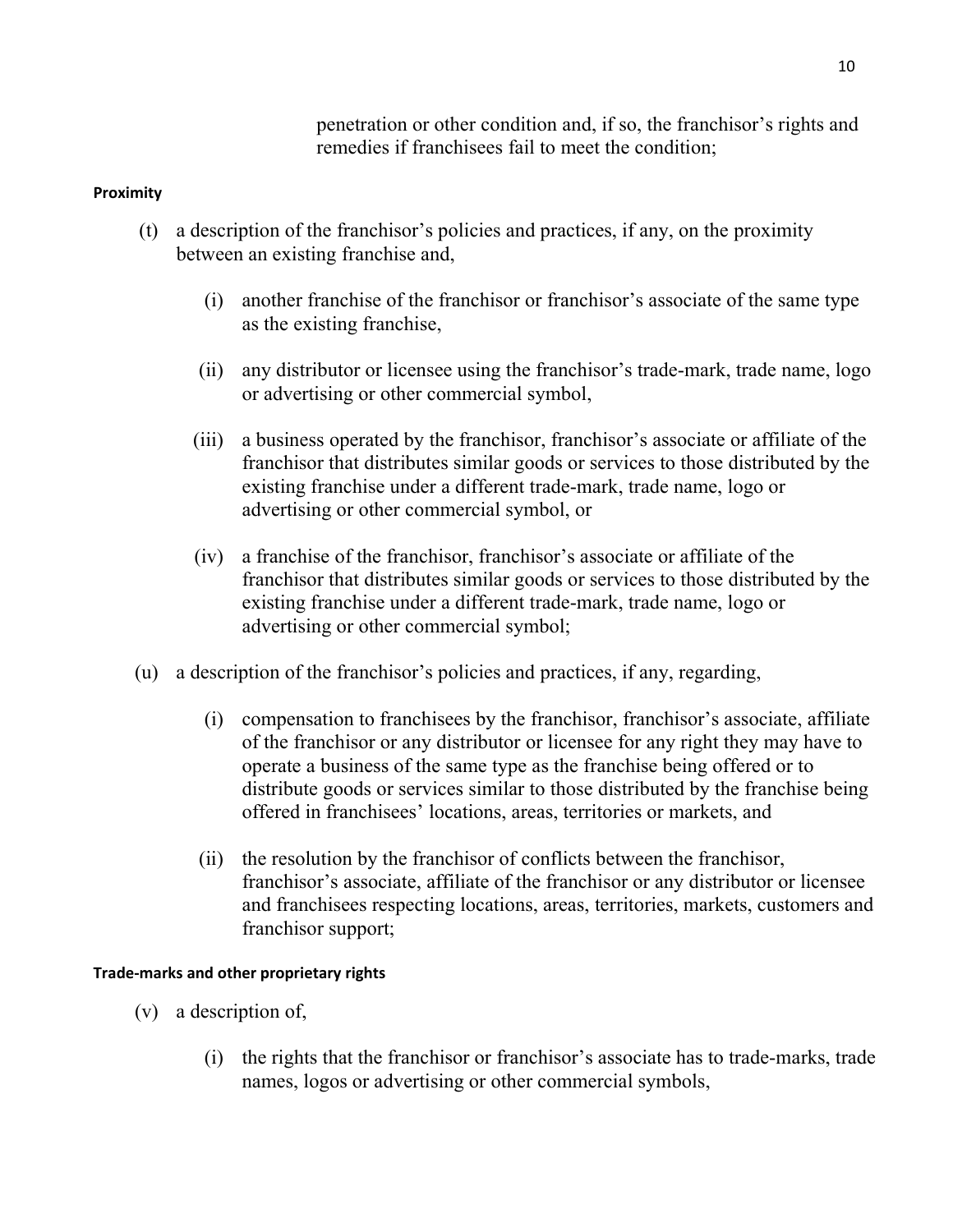- (ii) any patents, copyrights, proprietary information or other proprietary rights associated with the franchise,
- (iii) the status of the trade-marks, trade names, logos, advertising or other commercial symbols, patents, copyrights, proprietary information and other proprietary rights, any known or potential material impediments to their use and any known or alleged material infringements of them, and
- (iv) the franchisor's or franchisor's associate's right to modify or discontinue the use of any trade-mark, trade name, logo, advertising or other commercial symbol, patent, copyright, proprietary information or other proprietary right;

## **Licences**

 (w) a description of every licence, registration, authorization or other permission the franchisee is required to obtain under any applicable federal, provincial or territorial law or municipal by-law to operate the franchise;

## Personal participation

 (x) a description of the extent to which the franchisee is required to participate personally and directly in the operation of the franchise or, if the franchisee is a corporation, partnership or other entity, the extent to which the principals of the corporation, partnership or other entity are so required;

### Termination, renewal and transfer of the franchise

 (y) a description of all the provisions in the franchise agreement that deal with the termination of the agreement, the renewal of the agreement and the transfer of the franchise and a list of where these provisions are found in the agreement; and

## Schedules of franchisees, former franchisees, etc.

- (z) a statement that there are attached to the document,
	- (i) a schedule of franchisees of the franchisor, franchisor's associates or affiliates of the franchisor that currently operate franchises of the same type as the franchise being offered,
	- (ii) a schedule of businesses of the same type as the franchise being offered that are currently being operated by the franchisor, franchisor's associates or affiliates of the franchisor,
	- (iii) a schedule of former such franchisees and businesses, and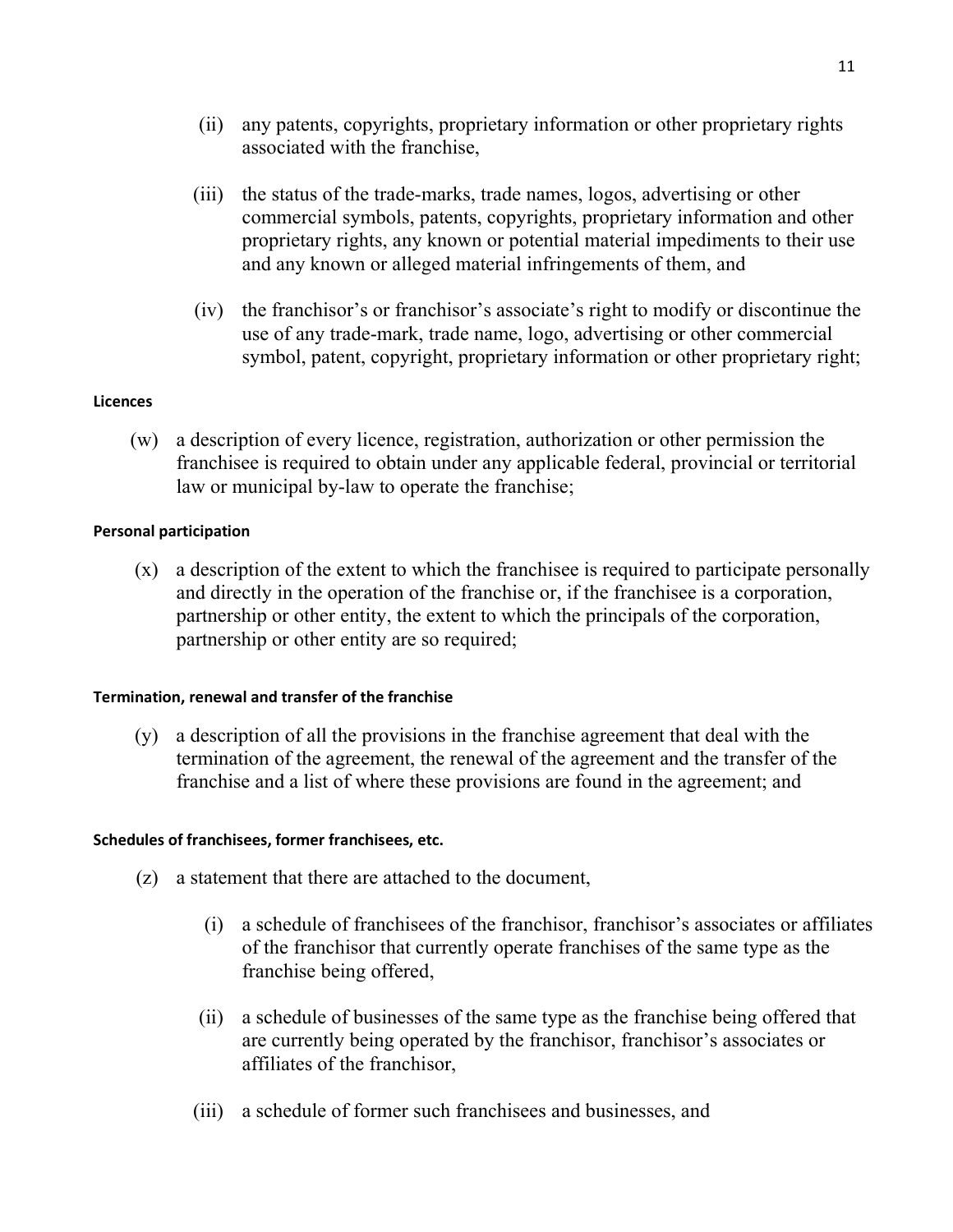(iv) a schedule of franchise and business closure information.

 (2) For the purpose of clause (1) (f), an earnings projection includes any information given by or on behalf of the franchisor or franchisor's associate, directly or indirectly, from which a specific level or range of actual or potential sales, costs, income, revenue or profits from franchises or businesses of the franchisor, franchisor's associates or affiliates of the franchisor of the same type as the franchise being offered can easily be ascertained.

### Schedule of current franchisees

5. (1) The schedule of current franchisees referred to in subclause 4 (1) (z) (i) shall contain franchisee contact information for every franchise of the franchisor, franchisor's associate or affiliate of the franchisor of the same type as the franchise being offered, in Canada.

 (2) If there are fewer than 20 franchises in Canada as described in subsection (1), the schedule shall also contain franchisee contact information for every franchise of the franchisor, franchisor's associate or affiliate of the franchisor of the same type as the franchise being offered, in the country geographically closest to Canada.

 (3) If there are fewer than 20 franchises in total in Canada and in the country geographically closest to Canada as described in subsections (1) and (2), the schedule shall also contain franchisee contact information for every franchise of the franchisor, franchisor's associate or affiliate of the franchisor of the same type as the franchise being offered, in the country where the largest or next-largest number of such franchises have been granted, and so on, until the schedule contains franchisee contact information for 20 or more franchises.

 (4) For greater certainty, if the schedule is required to include franchisee contact information for one or more franchises in a country other than Canada or the country geographically closest to Canada in order to contain franchisee contact information for 20 or more franchises, the schedule shall contain franchisee contact information for every franchise of the franchisor, franchisor's associate or affiliate of the franchisor of the same type as the franchise being offered, in that country.

 (5) If the total number of franchises of the franchisor, franchisor's associates or affiliates of the franchisor of the same type as the franchise being offered in the world is less than 20, the schedule shall contain franchisee contact information for all such franchises.

(6) In this section,

"franchisee contact information" means the name, address and telephone number of the franchisee and the business address and telephone number of the franchise.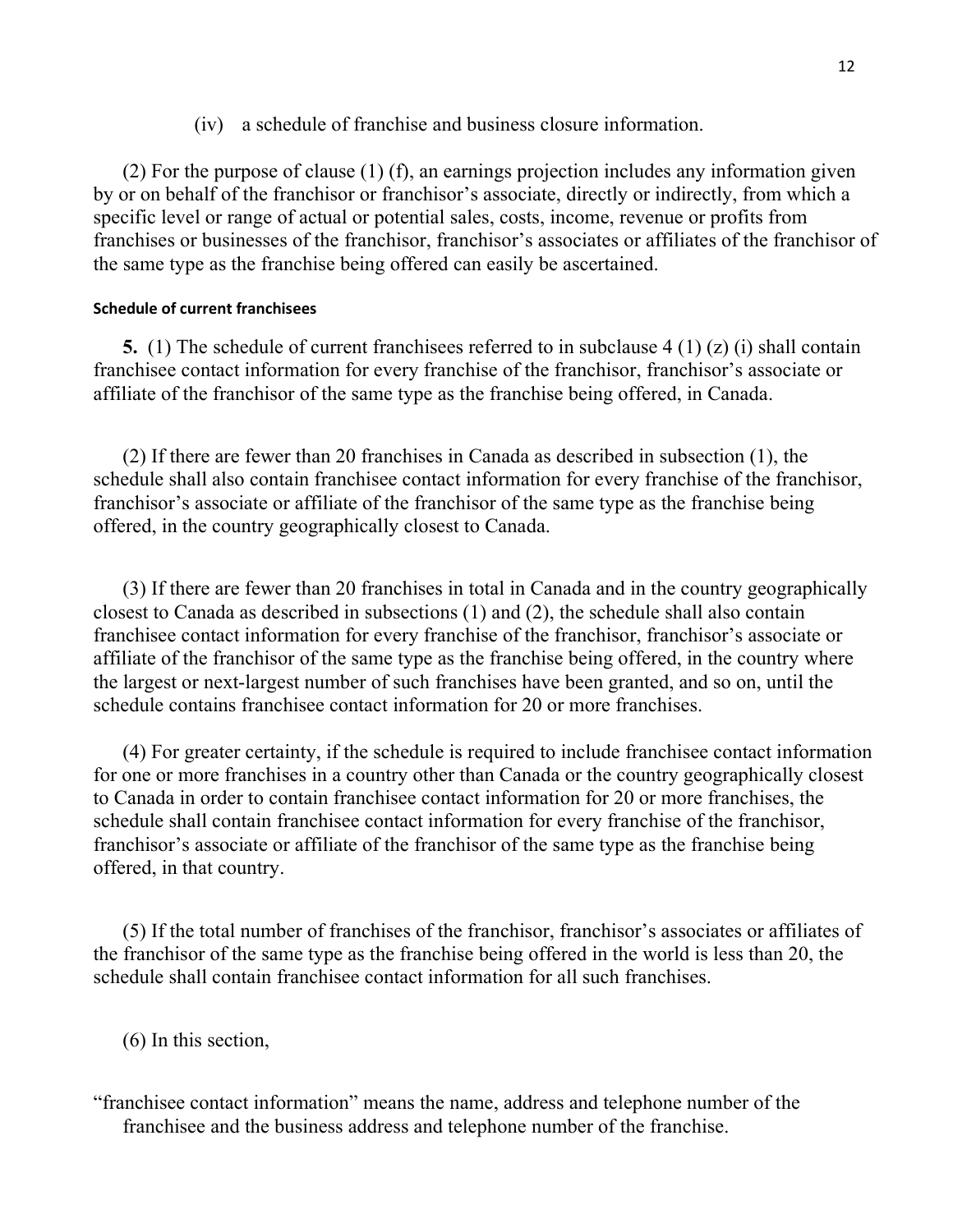### Schedule of current businesses

6. (1) The schedule of current businesses referred to in subclause  $4(1)(z)(ii)$  shall contain business contact information for every business of the franchisor, franchisor's associate or affiliate of the franchisor of the same type as the franchise being offered, in Canada.

- (2) In this section,
- "business contact information" means the business address and telephone number of the business and, if applicable, the name of the franchisor's associate or affiliate of the franchisor that operates the business.

### Schedule of former franchisees and businesses

7. (1) The schedule of former franchisees and businesses referred to in subclause 4 (1) (z) (iii) shall contain,

- (a) the name and last known address and telephone number of every person who operated, in Canada and in any other country where a franchise included in the schedule of current franchisees required by section 5 is located, a franchise of the franchisor, franchisor's associate or affiliate of the franchisor of the same type as the franchise being offered in respect of which the franchise agreement was terminated or cancelled by the franchisor, franchisor's associate, affiliate of the franchisor or franchisee during the reporting period;
- (b) the name and last known address and telephone number of every person who operated, in Canada and in any other country where a franchise included in the schedule of current franchisees required by section 5 is located, a franchise of the franchisor, franchisor's associate or affiliate of the franchisor of the same type as the franchise being offered in respect of which the franchise agreement was not renewed by the franchisor, franchisor's associate, affiliate of the franchisor or franchisee during the reporting period;
- (c) the name and last known address and telephone number of every person who operated, in Canada and in any other country where a franchise included in the schedule of current franchisees required by section 5 is located, a franchise of the franchisor, franchisor's associate or affiliate of the franchisor of the same type as the franchise being offered that was re-acquired by the franchisor, franchisor's associate or affiliate of the franchisor during the reporting period;
- (d) the name and last known address and telephone number of every person who operated, in Canada and in any other country where a franchise included in the schedule of current franchisees required by section 5 is located, a franchise of the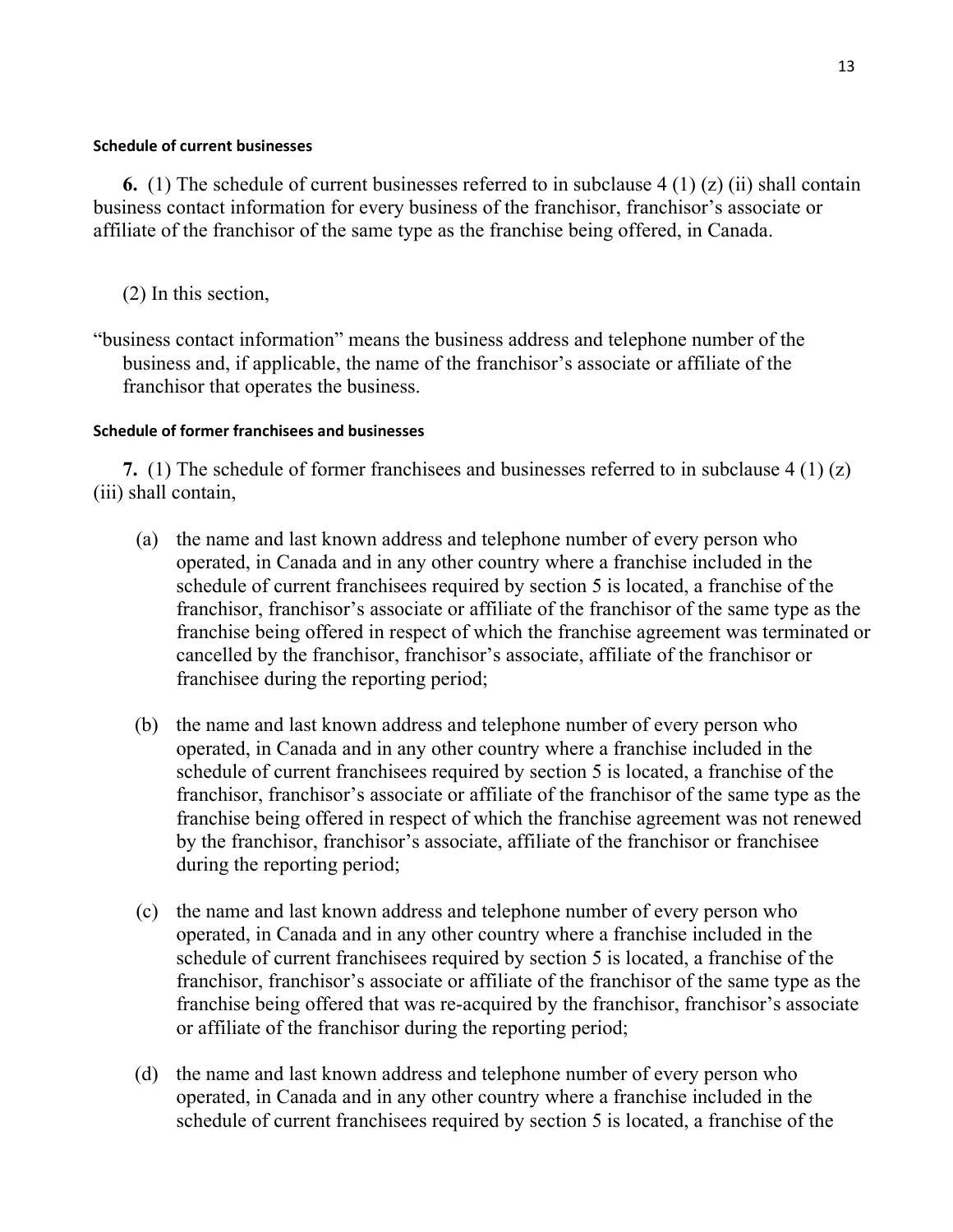franchisor, franchisor's associate or affiliate of the franchisor of the same type as the franchise being offered and who otherwise ceased to operate the franchise during the reporting period; and

- (e) the former business address and telephone number of every business, in Canada, of the franchisor, franchisor's associate or affiliate of the franchisor of the same type as the franchise being offered that ceased to operate as such a business during the reporting period and, if applicable, the name of the franchisor's associate or affiliate of the franchisor that operated the business.
- (2) In subsection (1),
- "reporting period" means the period beginning with the start of the most recently completed fiscal year before the date of the disclosure document and ending with the date of the disclosure document.

# Schedule of franchise and business closure information

8. The schedule of franchise and business closure information referred to in subclause 4 (1) (z) (iv) shall contain,

- (a) for all franchises, in Canada and in any other country where a franchise included in the schedule of current franchisees required by section 5 is located, of the franchisor, franchisor's associates or affiliates of the franchisor of the same type as the franchise being offered, and for the period beginning with the start of the third-last completed fiscal year before the date of the disclosure document and ending with the date of the disclosure document,
	- (i) the number of franchises in respect of which the franchisor, franchisor's associate or affiliate of the franchisor terminated or cancelled the franchise agreement,
	- (ii) the number of franchises in respect of which the franchisor, franchisor's associate or affiliate of the franchisor refused to renew the franchise agreement,
	- (iii) the number of franchises in respect of which the franchisee terminated or cancelled the franchise agreement,
	- (iv) the number of franchises in respect of which the franchisee refused to renew the franchise agreement,
	- (v) the number of franchises that were transferred by the franchisee,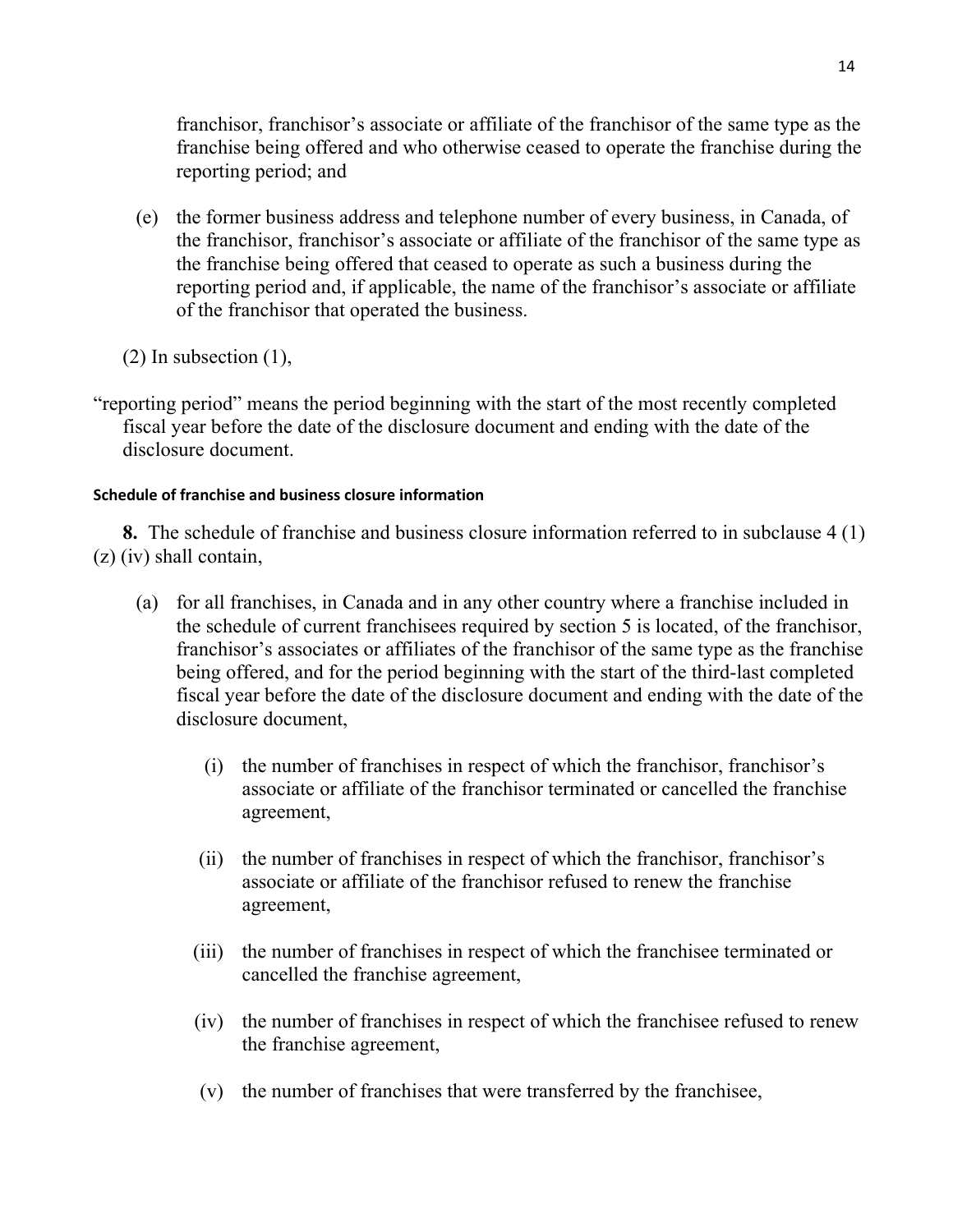- (vi) the number of franchisees in which a controlling interest was transferred,
- (vii) the number of franchises that were re-acquired by the franchisor, franchisor's associate or affiliate of the franchisor, and
- (viii) the number of franchises that otherwise ceased to operate as a franchise of the franchisor, franchisor's associate or affiliate of the franchisor; and
- (b) the number of businesses, in Canada, of the franchisor, franchisor's associates or affiliates of the franchisor of the same type as the franchise being offered that ceased to operate as such a business in the period beginning with the start of the third-last completed fiscal year before the date of the disclosure document and ending with the date of the disclosure document.

### Financial statements

- 9. (1) Every disclosure document shall contain,
	- (a) an audited financial statement for the most recently completed fiscal year of the franchisor's operations, prepared in accordance with the generally accepted auditing standards set out in the Canadian Institute of Chartered Accountants Handbook; or
	- (b) a financial statement for the most recently completed fiscal year of the franchisor's operations, prepared in accordance with generally accepted accounting principles and which complies with the review and reporting standards applicable to review engagements set out in the Canadian Institute of Chartered Accountants Handbook.

 (2) Despite subsection (1), if 180 days have not yet passed since the end of the most recently completed fiscal year and a financial statement has not been prepared for that year, the disclosure document shall contain a financial statement for the last completed fiscal year that is prepared in accordance with the requirements of clause (1) (a) or (b).

 (3) Despite subsection (1), if a franchisor has operated for less than one fiscal year or if 180 days have not yet passed since the end of the first fiscal year of operations and a financial statement for that year has not been prepared in accordance with the requirements of clause (1) (a) or (b), the disclosure document shall contain the opening balance sheet for the franchisor.

(4) Despite subsection  $(1)$ , if the franchisor is based in a jurisdiction other than *finsert* jurisdiction], the disclosure document shall contain financial statements prepared in accordance with generally accepted accounting principles for the jurisdiction in which the franchisor is based if,

 (a) the auditing standards or the review and reporting standards of that jurisdiction are at least equivalent to those standards described in clause (1) (a) or (b); or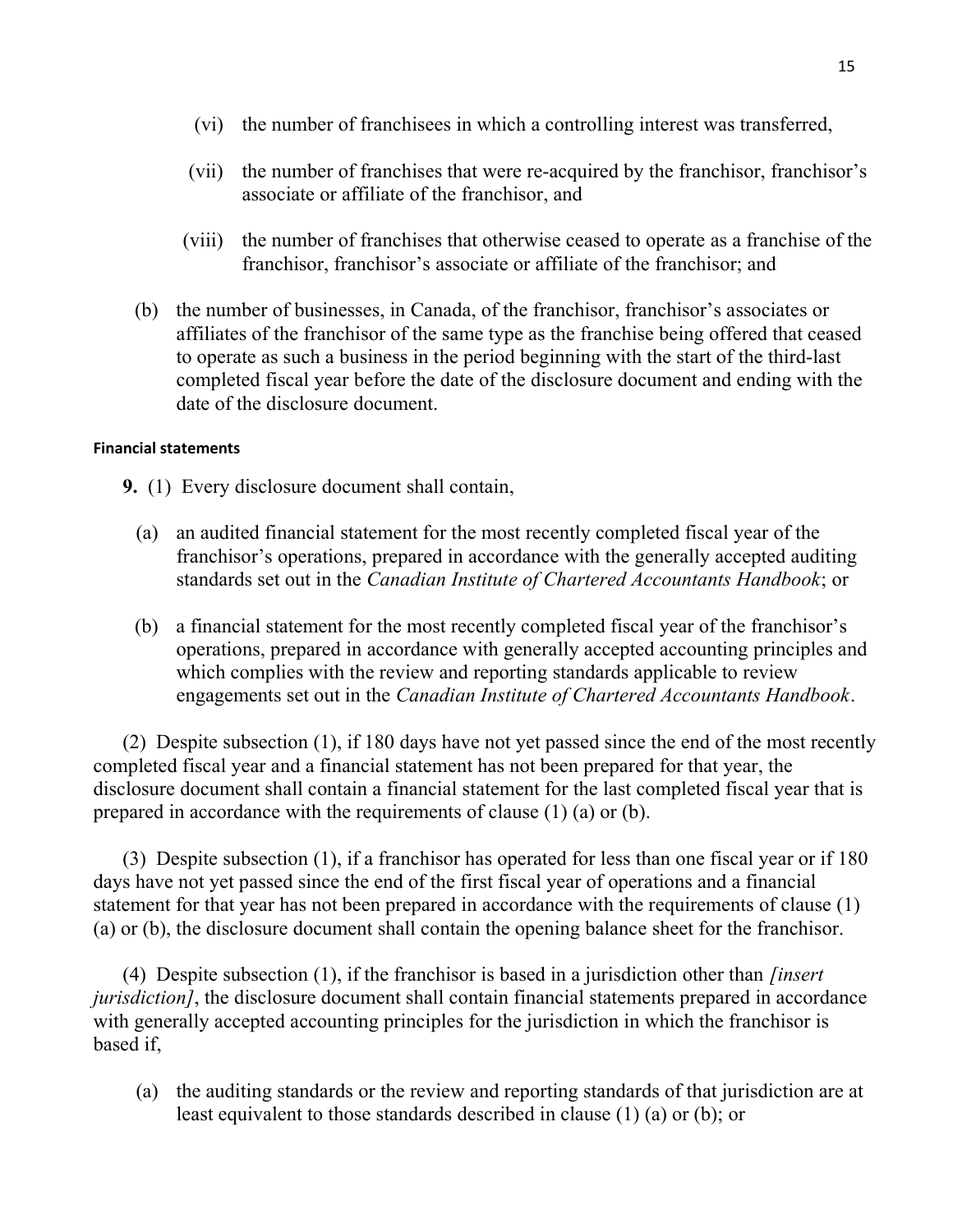(b) the auditing standards or the review and reporting standards of that jurisdiction are not at least equivalent to those standards described in clause (1) (a) or (b), but the disclosure document contains supplementary information that sets out any changes necessary to make the presentation and content of such financial statements equivalent to those of clause  $(1)$   $(a)$  or  $(b)$ .

 (5) In a circumstance described in clause (4) (a) or (b), the disclosure document shall contain a statement that the financial statements contained in the disclosure document are prepared in accordance with generally accepted accounting principles for the jurisdiction in which the franchisor is based and that the requirements of clause (4) (a) or (b), as the case may be, are satisfied.

### Certificate of Franchisor

 10. (1) A Certificate of Franchisor in Form 1 shall be completed and attached to every disclosure document provided by a franchisor to a prospective franchisee.

 (2) A Certificate of Franchisor in Form 2 shall be completed and attached to every statement of material change provided by a franchisor to a prospective franchisee.

- (3) A Certificate of Franchisor shall be signed and dated,
	- (a) in the case of a franchisor that is not incorporated, by the franchisor;
	- (b) in the case of a franchisor that is incorporated and has only one director or officer, by that person;
	- (c) in the case of a franchisor that is incorporated and has more than one officer or director, by at least two persons who are officers or directors.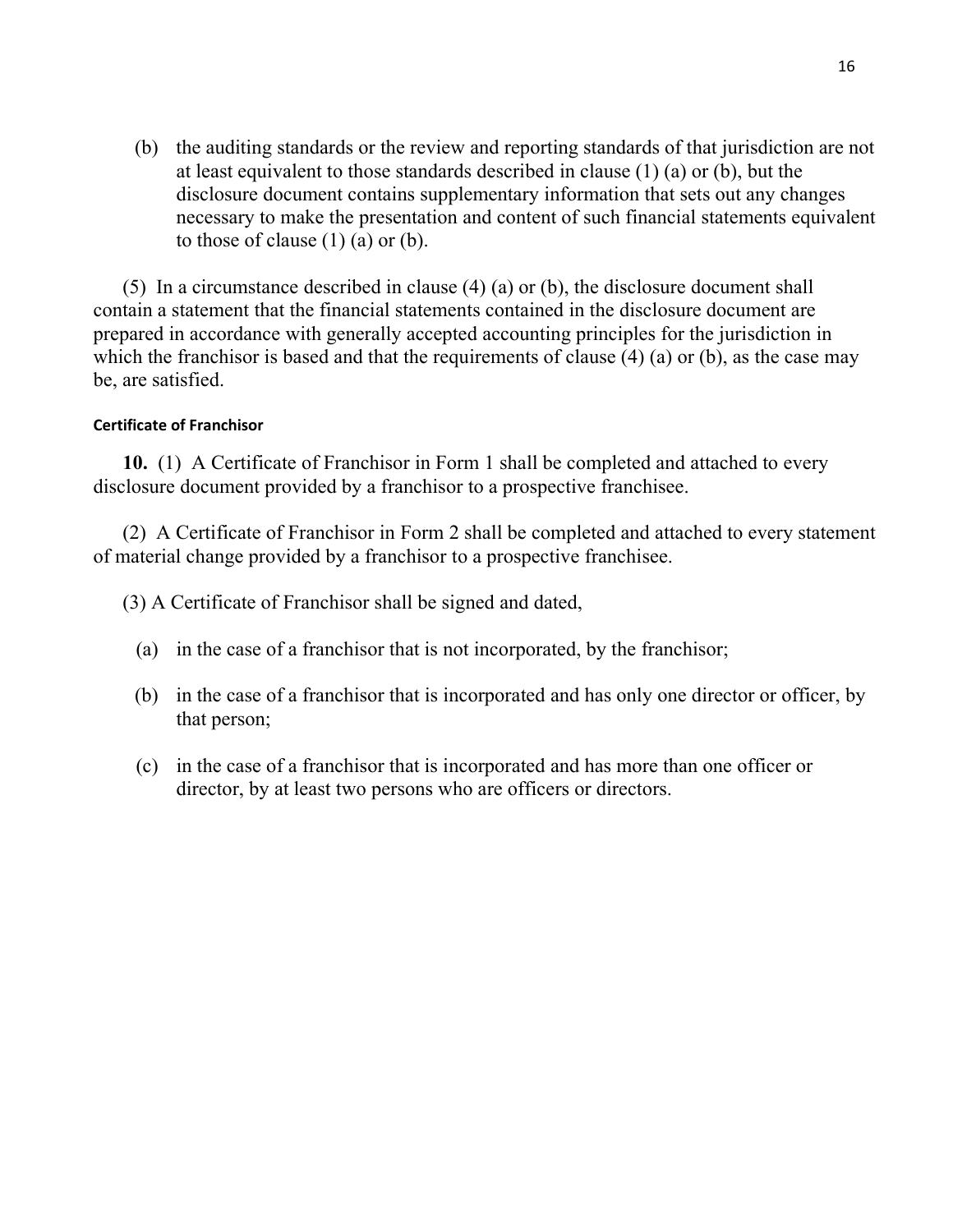#### FORM 1 CERTIFICATE OF FRANCHISOR

#### Uniform Franchises Act

This Disclosure Document,

- (a) contains no untrue information, representation or statement, whether of a material fact or otherwise;
- (b) contains every material fact, financial statement, statement and other information that is required to be contained by the Act and the regulations made under it;
- (c) does not omit a material fact that is required to be contained by the Act and the regulations made under it; and
- (d) does not omit a material fact that needs to be contained in order for this Disclosure Document not to be misleading.

A Certificate of Franchisor shall be signed and dated as required by subsection 10 (3) of the Disclosure Documents regulation.